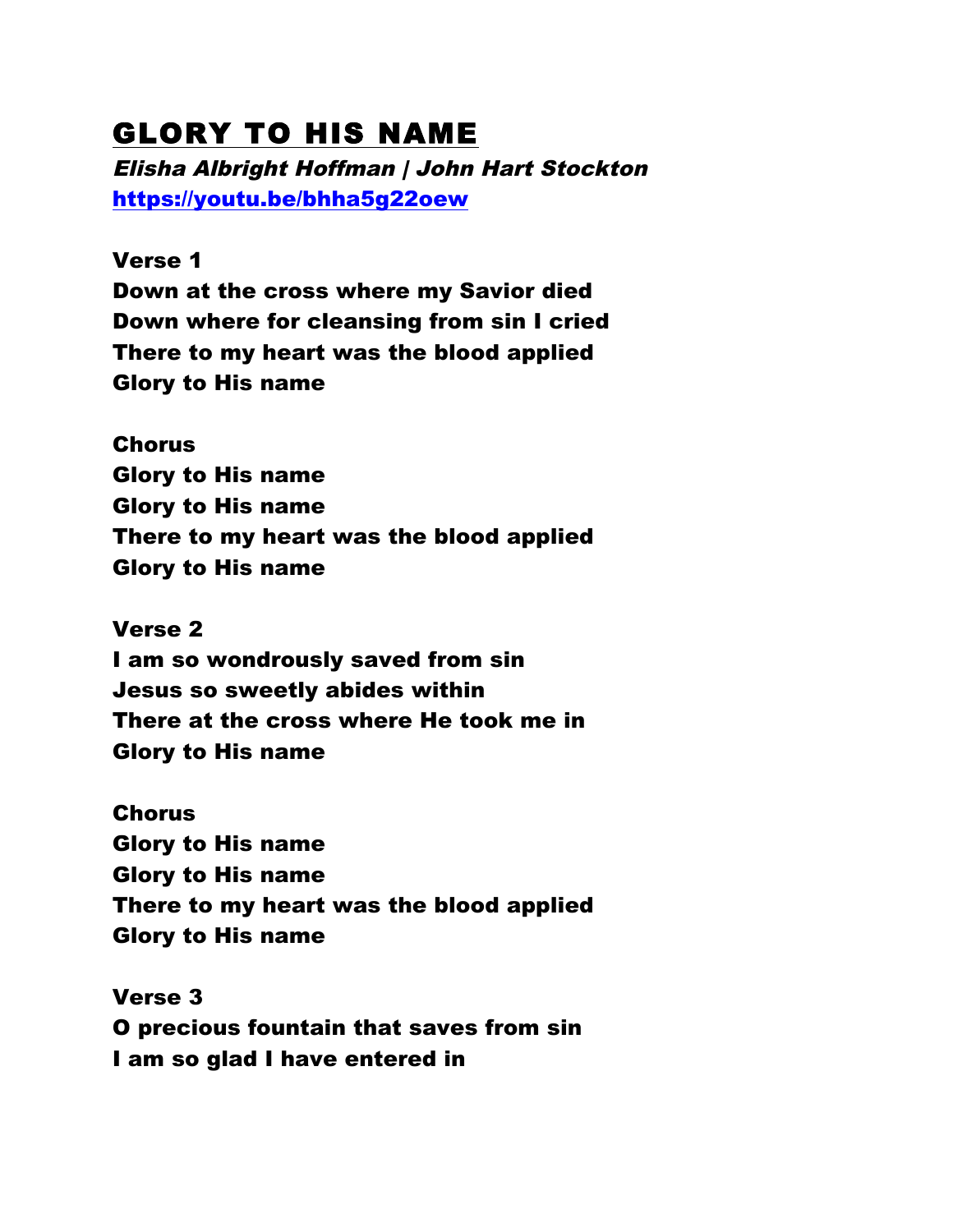There Jesus saves me and keeps me clean Glory to His name

**Chorus** Glory to His name Glory to His name There to my heart was the blood applied Glory to His name

Verse 4 Come to this fountain so rich and sweet Cast thy poor soul at the Savior's feet Plunge in today and be made complete Glory to His name

Chorus Glory to His name Glory to His name There to my heart was the blood applied Glory to His name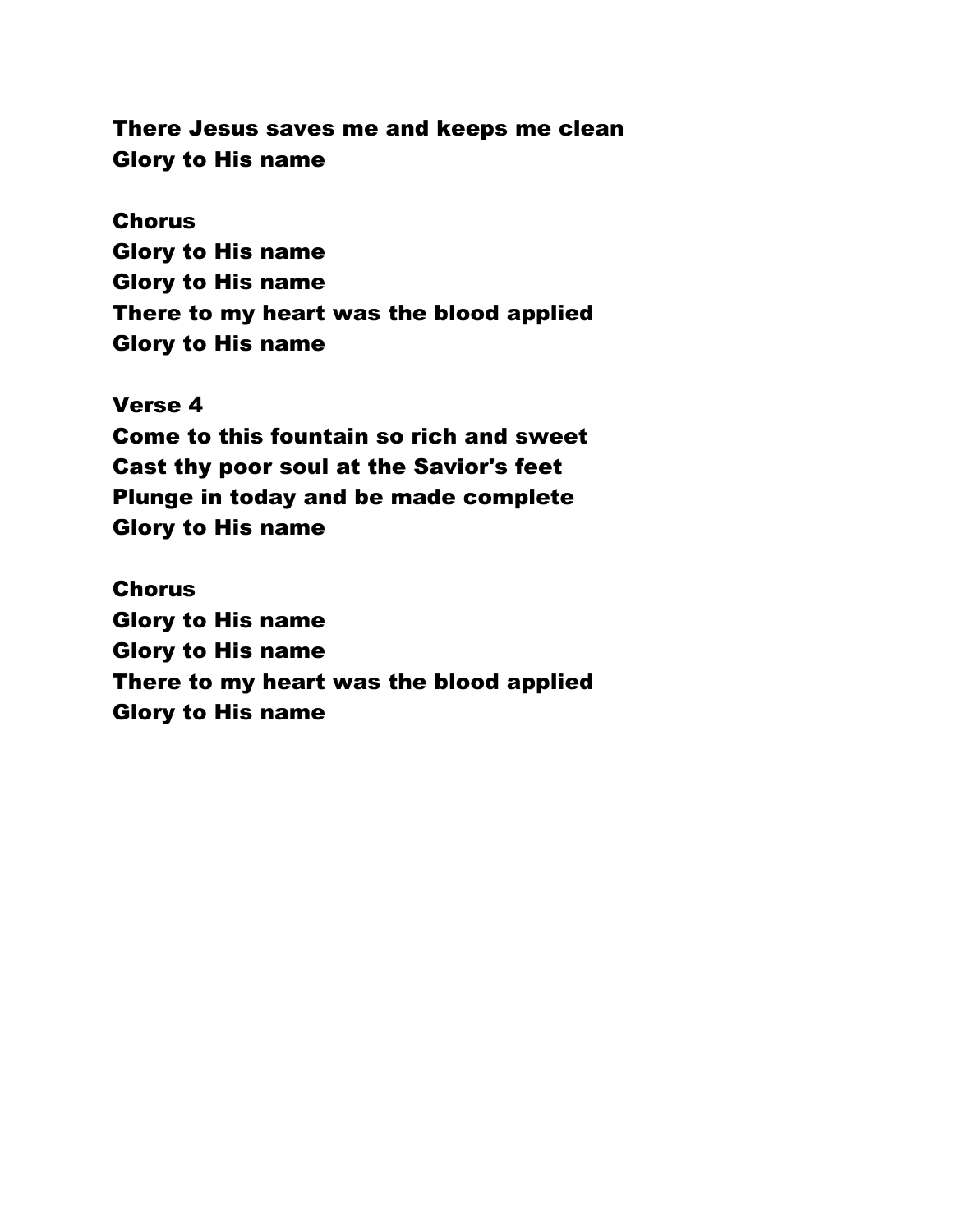# GOOD, GOOD, FATHER

Anthony Brown | Pat Barrett https://youtu.be/-ak0OoFBw3c

Verse 1 I've heard a thousand stories Of what they think You're like But I've heard the tender whisper Of love in the dead of night You tell me that You're pleased And that I'm never alone

Chorus You're a Good Good Father It's who You are It's who You are It's who You are And I'm loved by You It's who I am It's who I am It's who I am

Verse 2 I've seen many searching for answers Far and wide But I know we're all searching for answers Only You provide Because You know just what we need Before we say a word

**Chorus**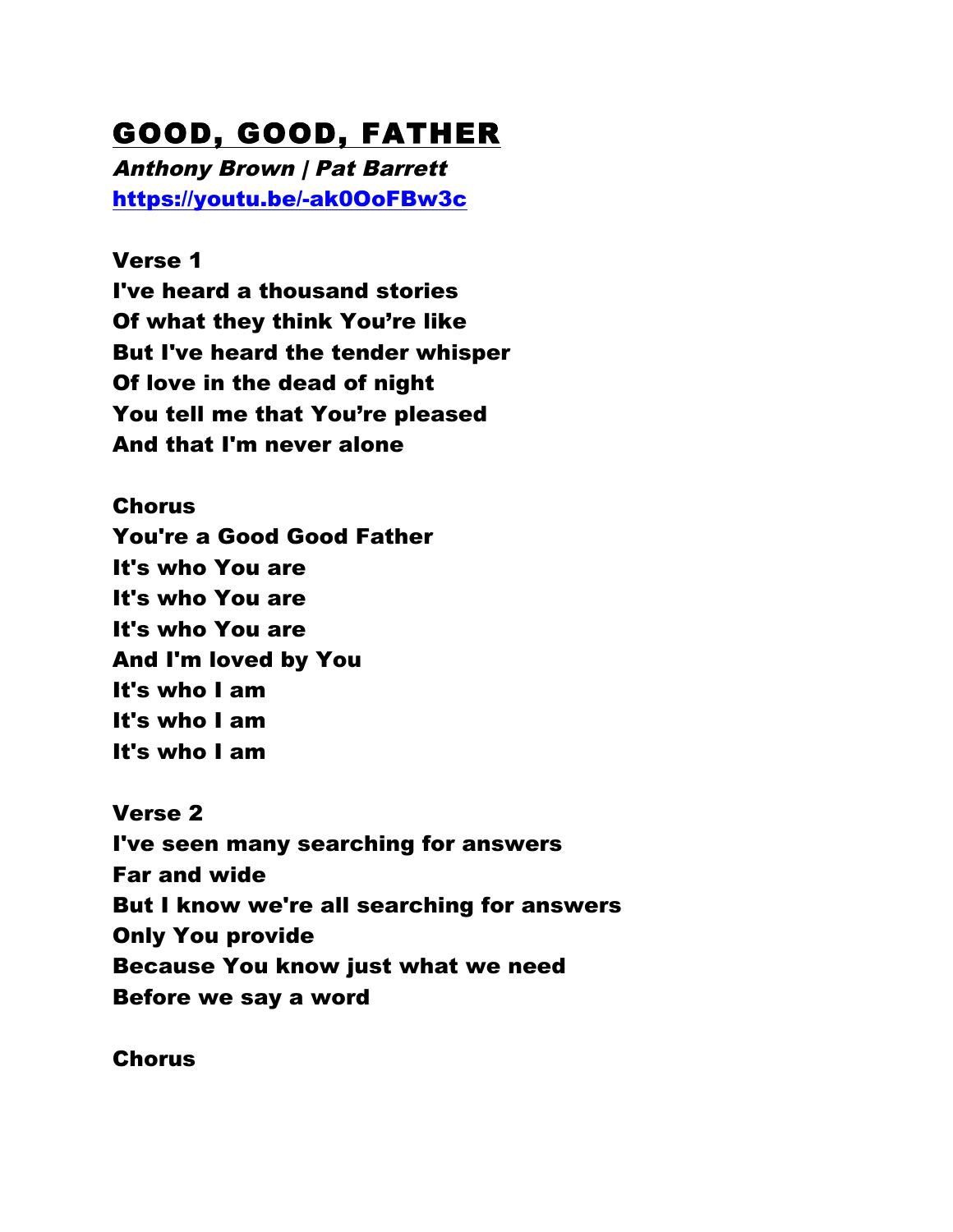You're a Good Good Father It's who You are It's who You are It's who You are And I'm loved by You It's who I am It's who I am It's who I am

### Bridge

You are perfect in all of Your ways You are perfect in all of Your ways You are perfect in all of Your ways to us

#### **Chorus**

You're a Good Good Father It's who You are It's who You are It's who You are And I'm loved by You It's who I am It's who I am It's who I am

Verse 3 Love so undeniable I can hardly speak Peace so unexplainable I can hardly think As You call me deeper still As You call me deeper still As You call me deeper still Into love love love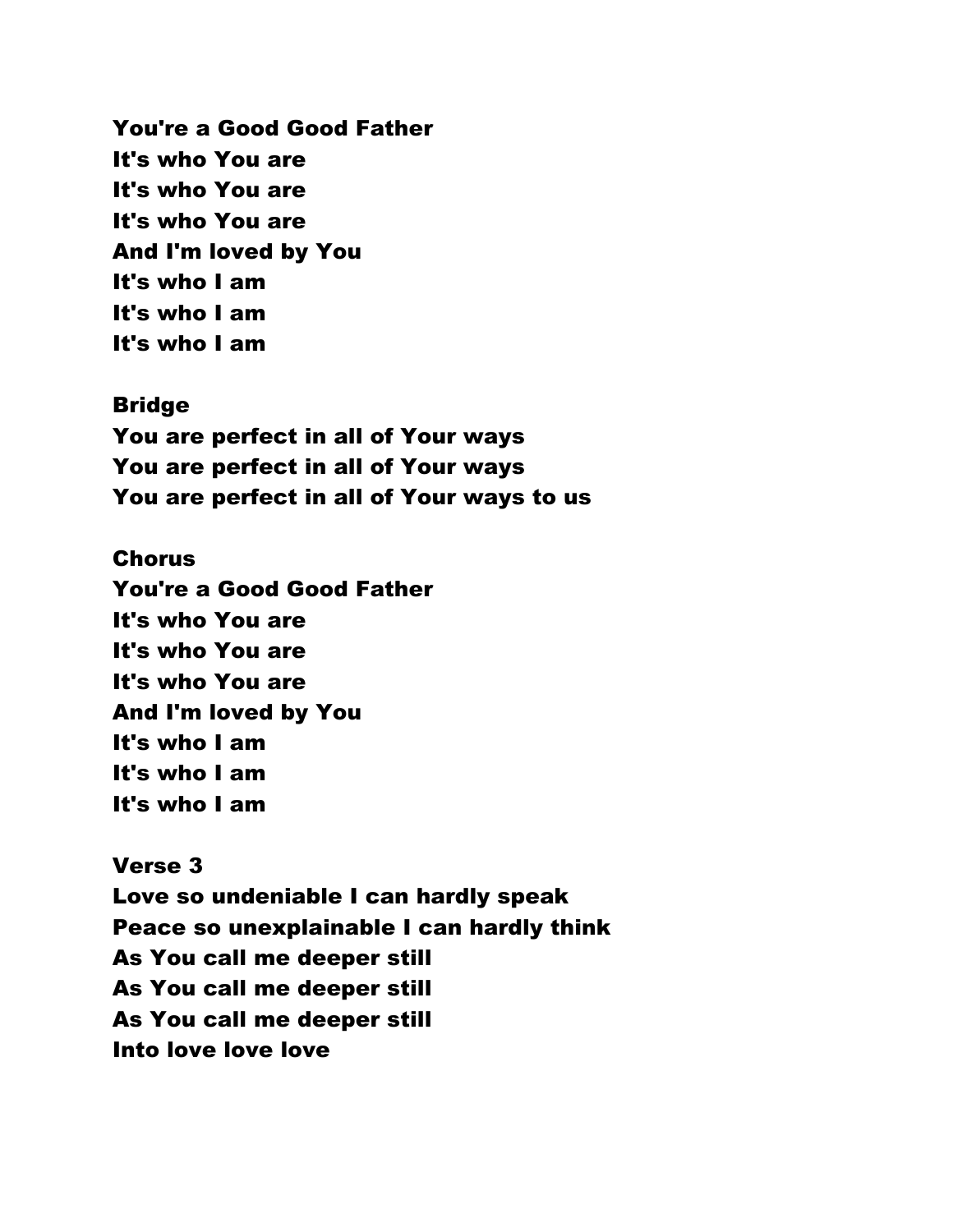Chorus You're a Good Good Father It's who You are It's who You are It's who You are And I'm loved by You It's who I am It's who I am It's who I am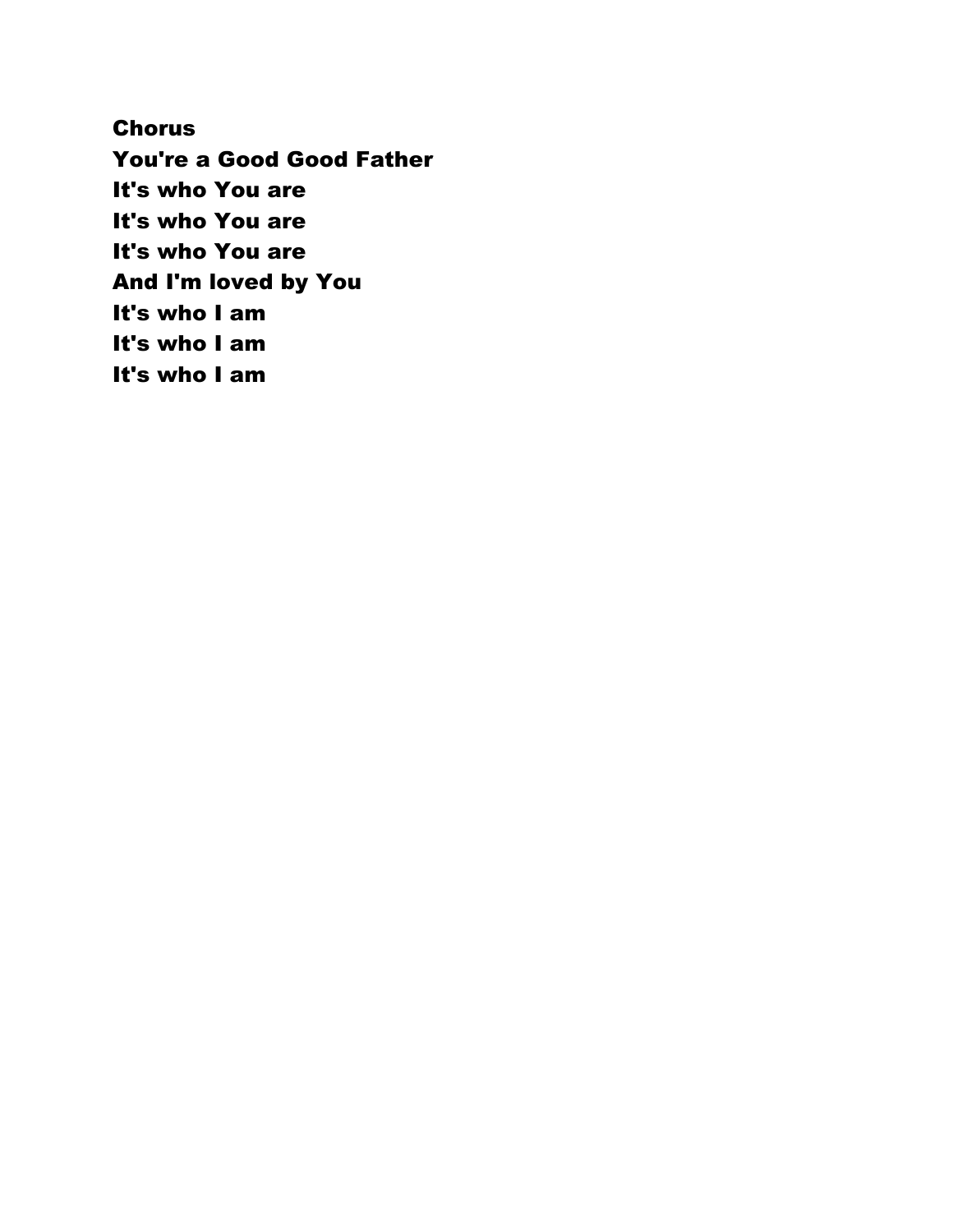### RECKLESS LOVE

Caleb Culver | Cory Asbury | Ran Jackson https://youtu.be/Sc6SSHuZvQE

Verse 1 Before I spoke a word You were singing over me You have been so so good to me Before I took a breath You breathed Your life in me You have been so so kind to me

**Chorus** O the overwhelming never-ending reckless Love of God O it chases me down fights 'til I'm found Leaves the ninety-nine I couldn't earn it I don't deserve it Still You give Yourself away O the overwhelming never-ending reckless Love of God yeah

Verse 2 When I was Your foe still Your love fought for me You have been so so good to me When I felt no worth You paid it all for me You have been so so kind to me

**Chorus** O the overwhelming never-ending reckless Love of God O it chases me down fights 'til I'm found Leaves the ninety-nine I couldn't earn it I don't deserve it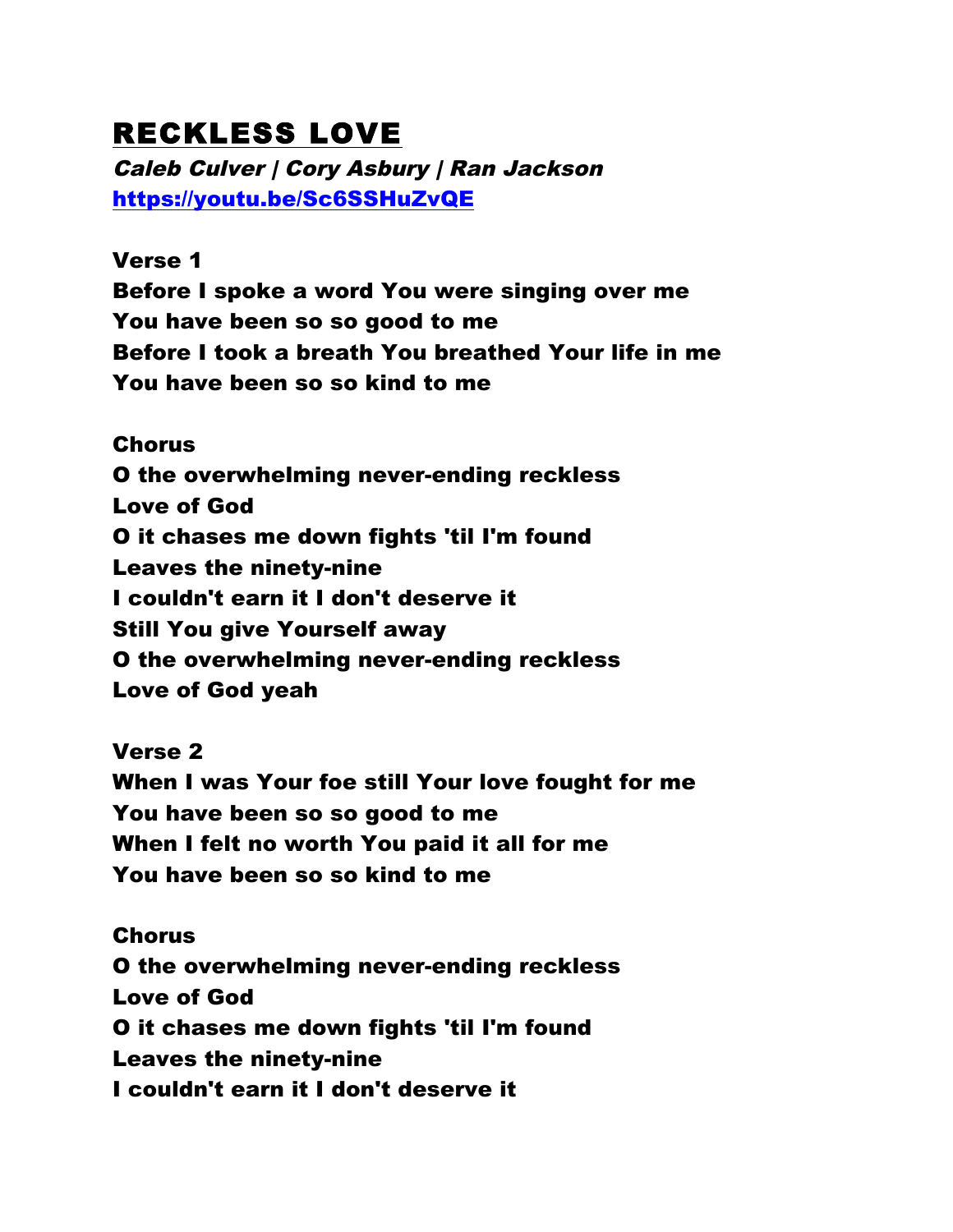Still You give Yourself away O the overwhelming never-ending reckless Love of God yeah

#### Bridge

There's no shadow You won't light up Mountain You won't climb up Coming after me There's no wall You won't kick down Lie You won't tear down Coming after me

**Chorus** O the overwhelming never-ending reckless Love of God O it chases me down fights 'til I'm found Leaves the ninety-nine I couldn't earn it I don't deserve it Still You give Yourself away O the overwhelming never-ending reckless Love of God yeah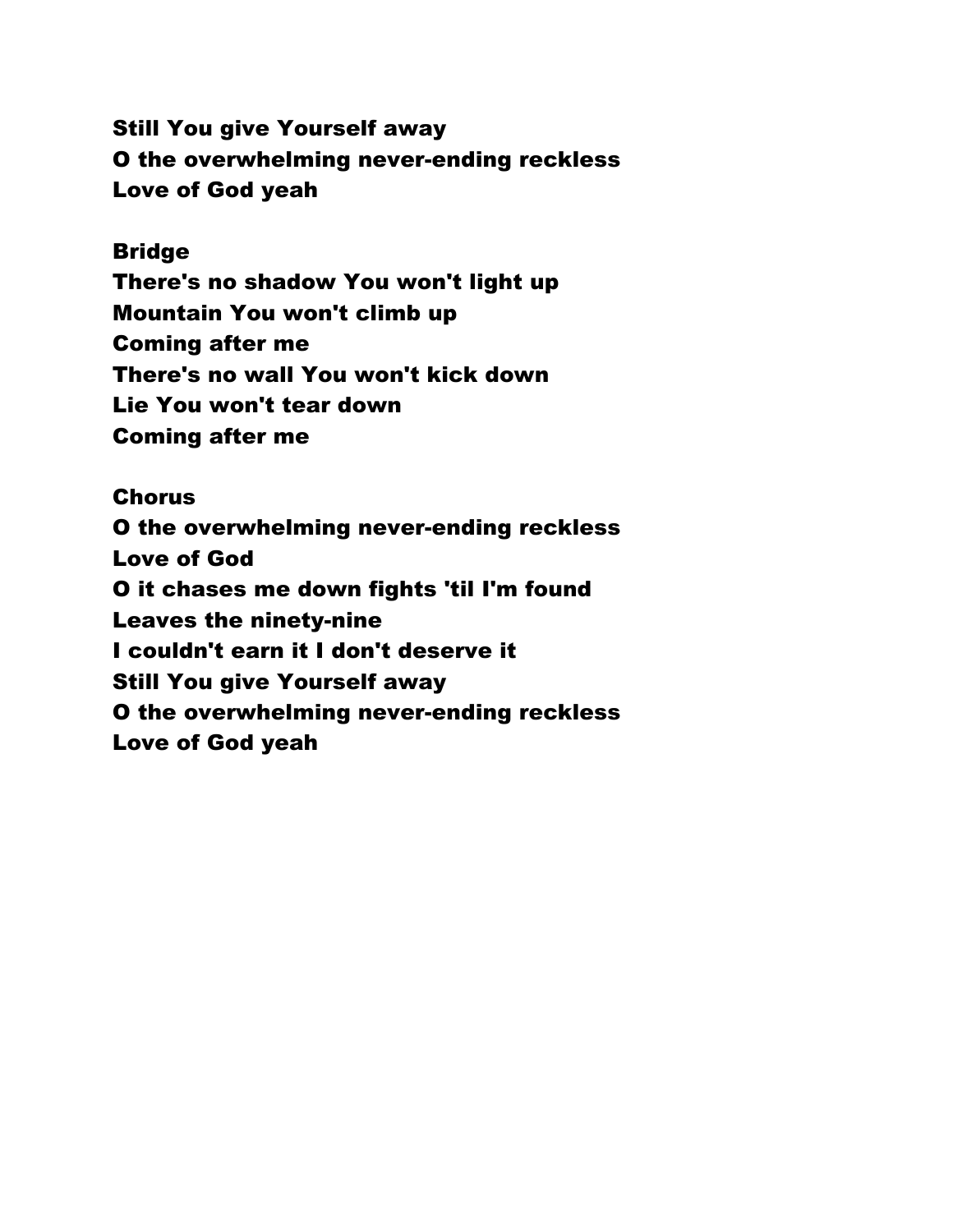## HOLD TO GOD'S UNCHANGING HAND

Jennie Wilson

https://youtu.be/3dA\_\_bkxQQQ

Verse 1 Time is filled with swift transition Naught of earth unmoved can stand Build your hopes on things eternal Hold to God's unchanging hand

**Chorus** Hold to God's unchanging hand Hold to God's unchanging hand Build your hopes on things eternal Hold to God's unchanging hand

Verse 2 Trust in Him who will not leave you Whatsoever years may bring If by earthly friends forsaken Still more closely to Him cling

Chorus Hold to God's unchanging hand Hold to God's unchanging hand Build your hopes on things eternal Hold to God's unchanging hand

Verse 3 Covet not this world's vain riches That so rapidly decay